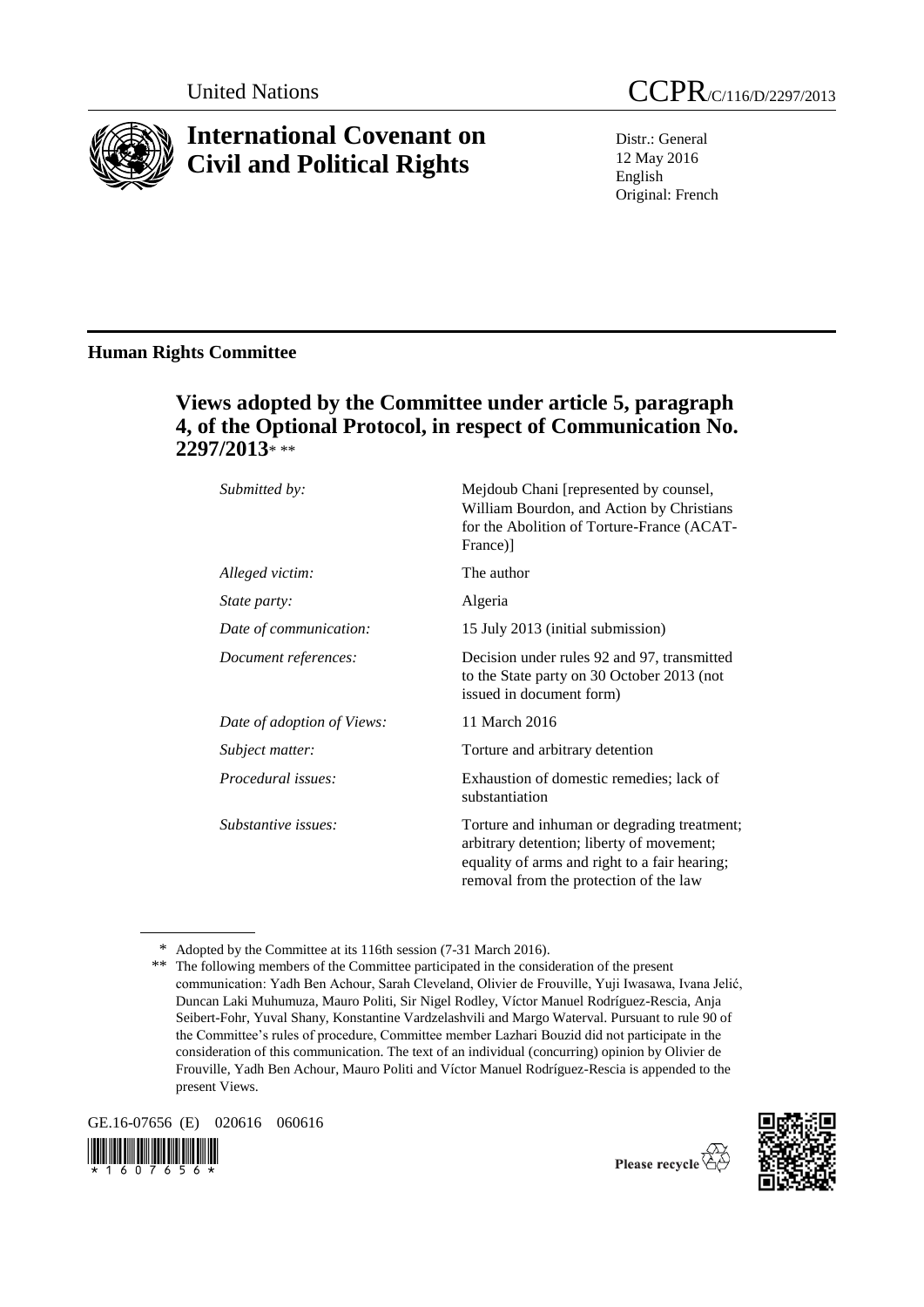| Articles of the Covenant:          | $2(3)$ , 7, 9, 10, 12 and 14 |
|------------------------------------|------------------------------|
| Articles of the Optional Protocol: | 2 and $5(2(b))$              |

1. The author of the communication is Mejdoub Chani, born on 5 January 1952 in Aïn Sefra, Algeria, who is currently incarcerated in Serkadji prison, Algiers. He claims that he is the victim of violations by Algeria of articles 7, 9, 10, 12 and 14 of the Covenant, read alone or in conjunction with article 2, paragraph  $3<sup>1</sup>$  He is represented by William Bourdon (Bourdon & Forestier, Paris) and Action by Christians for the Abolition of Torture-France (ACAT-France).

#### **Factual background<sup>2</sup>**

2.1 The author is a resident of Luxembourg with dual Algerian and Luxembourg nationality and works as an international consultant and fiduciary adviser. In the course of his professional activities as head of a company named ADC Conseil, he is constantly called upon to provide economic and financial advice.

2.2 The author was stopped by the border police at Algiers airport on 16 September 2009 and questioned about his identity and activities. He was then arrested on 17 September 2009 at his hotel, the El-Djazaïr, by local officers of the Algiers criminal investigation department, which is part of the Intelligence and Security Department (DRS). His family had no news of him for 20 days, during which time he was not heard from.

2.3 Lacking any information concerning the author, who she knew had travelled to Algiers to celebrate Eid, his wife had no alternative but to address an appeal, in vain, to the Consul-General of Algeria in Brussels (who represents that country's interests in Luxembourg).<sup>3</sup> In her letter, she stated that she had had no news of her husband since she had tried to contact him on 24 September 2009. His family would later learn that the author had been formally charged in a criminal matter, thus creating the appearance, a posteriori, of a criminal investigation under ordinary law. He was arrested in connection with the socalled East-West Highway affair, also known as the "corruption scandal of the century", a case that is manifestly political in nature.

2.4 The author was reportedly held incommunicado for 20 days at an unknown location (he would later learn that he had been detained at the premises of the DRS criminal investigation department). In a handwritten account transmitted to his family, he stated that, during those 20 days, he had no opportunity to communicate with family members or with a lawyer and that he had been illegally confined, assaulted and subjected to unbearable physical and psychological pressure. Questioned at all hours of the day and night, he was regularly insulted and struck to make him "confess". The author's interrogators regularly placed his mobile telephone on the table, letting it ring and ring but ensuring that the battery remained charged, thus using the distress of his relatives, who were without news of him and trying constantly to reach him, to pressure him beyond endurance.

2.5 To secure his "confession", the author was also deprived of sleep, making him lose his sense of time. The DRS criminal investigation officers no longer even took the trouble to conceal this ill-treatment, which is clear, inter alia, from the record of the hearing before the investigating judge, which took place between midnight and 4 a.m. on 7 October 2009.<sup>4</sup>

<sup>&</sup>lt;sup>1</sup> This claim under article 2, paragraph 3, was added by the author in his comments of 27 March 2014.

<sup>&</sup>lt;sup>2</sup> This factual background is based on the author's initial communication and subsequent submissions and on the documents annexed thereto.

<sup>&</sup>lt;sup>3</sup> Letter dated 29 September 2009.

<sup>4</sup> A copy of the record was provided by the author.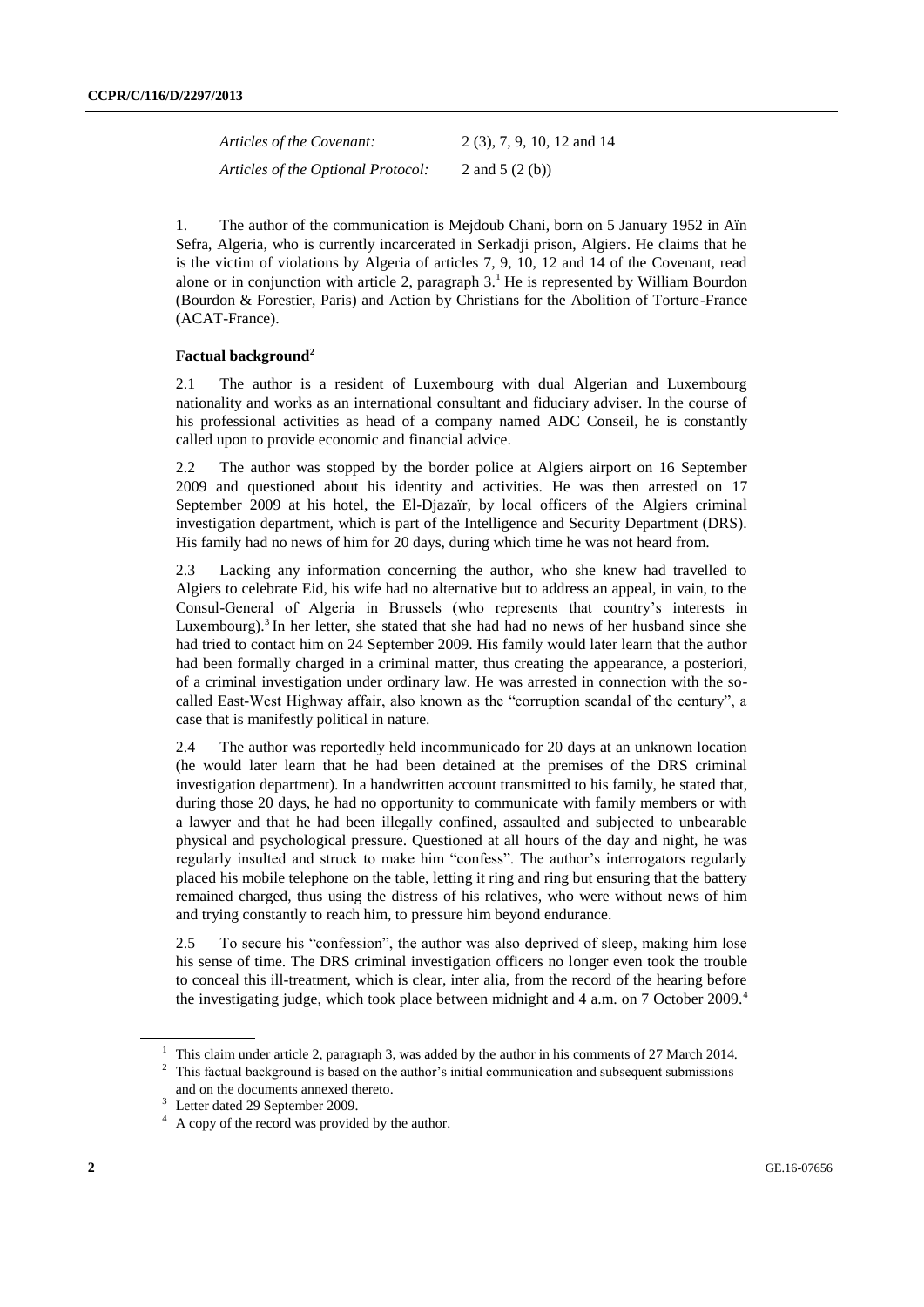The author was also deprived of food and, on his release from incommunicado detention, was found to have lost more than 11 kilograms in 20 days. During each interrogation, he was systematically beaten for hours on end by one or more officers, who punched, slapped, insulted, spat at and kicked him.

2.6 In addition, the author was humiliated. On one occasion, when he naively requested a bucket of water so that he could wash, he was forced to kneel and then surrounded by military security officers who urinated on him to give him a "shower". The author also describes being ordered to strip and remain naked in full view of everyone and even to go to sleep in that state. He underwent endless interrogations, during which he was always naked and kneeling, with his hands behind his back and his head against the wall.

2.7 On 28 September 2009, as part of the preliminary investigation they were undertaking, the DRS criminal investigation officers obtained a warrant from the public prosecutor at Hussein-Dey Court, which is within the jurisdiction of the Court of Algiers, authorizing them to search the premises of Oriflamme, a company owned by the author. The search was carried out on 4 October 2009 in the presence of the author's nephew and of another employee, but without the author himself, who was, however, available since he was being held in police custody. During the search, a sum of money was seized, a fact noted down in the record of the search. On the other hand, a computer belonging to the author was also seized but is not referred to among the evidence listed in the criminal case file.

2.8 The author was brought before the public prosecutor at Sidi M'hamed Court on 6 October 2009, then questioned during the night of 6 to 7 October (from midnight until 4 a.m.) by the investigating judge of the ninth chamber of the specialized criminal court, which has its seat in Sidi M'hamed. He was then placed in pretrial detention. He was formally charged with offences linked to the corruption surrounding the construction of the Algerian East-West Highway.

2.9 The author emphasizes that several stages of the criminal proceedings were dispatched in a single day, on 6 October 2009. For example, the report on the preliminary investigation, which was subsequently included in the case file, states that the investigation was opened on 28 September and completed on 6 October 2009. This report was transmitted, on 6 October 2009, to the public prosecutor at Bir Mourad Raïs Court, who relinquished jurisdiction and referred the case on the same day to the public prosecutor at Sidi M'hamed Court. Also on 6 October 2009, the Chief Prosecutor at the Court of Algiers wrote to the public prosecutor at Sidi M'hamed Court instructing him to open a criminal investigation into a number of persons, the author among them, on several charges, including criminal conspiracy, using improper influence, corruption and money-laundering.

2.10 On 6 June 2011, the investigating judge, considering that the criminal investigation into the author and his co-accused in the East-West Highway affair was complete, issued an order closing the investigation and sending the file to the Chief Prosecutor's Office for submission by the latter to the Indictments Chamber, so that the accused could be committed for trial before the competent criminal court. In July 2011, the Indictments Chamber requested additional information from the investigating judge. On 16 November 2011, the Indictments Chamber handed down its order, committing the accused, including the author, for trial before the criminal court. On 20 November 2011, the author filed an application for judicial review of this order, without, however, having a copy of the order, which was not made available to his lawyers until 30 January 2012.

2.11 The author lodged a complaint of arbitrary detention with the Chief Prosecutor at the Court of Algiers on 31 October 2011, filing an application on the same grounds with the Indictments Chamber on 2 November 2011. The author was informed that his complaint had been rejected by the public prosecutor at Sidi M'hamed Court because the same legal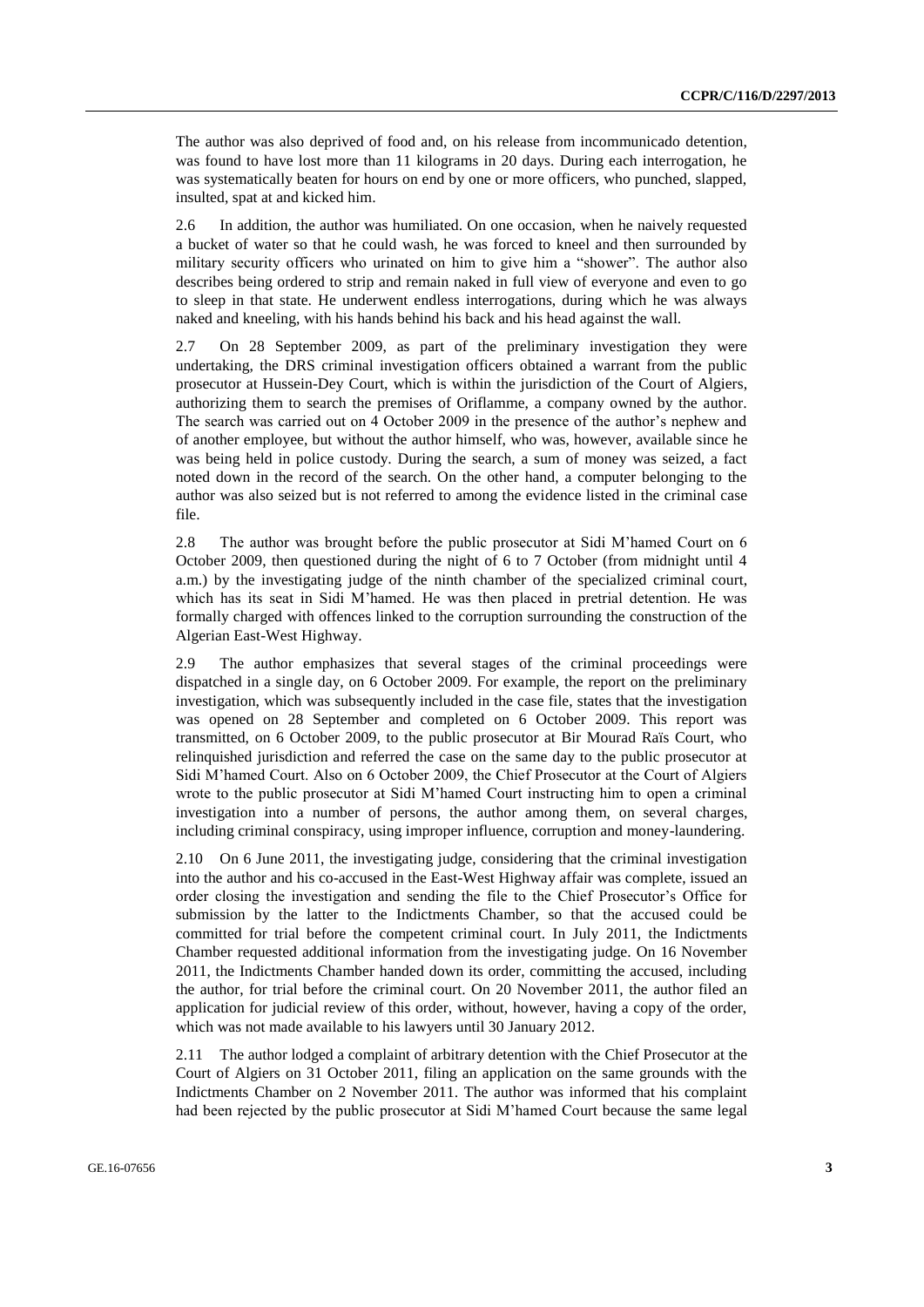issues had already been raised before the Indictments Chamber and examined on 16 November 2011.

2.12 On 3 November 2011, with the assistance of counsel, the author lodged a complaint with the Chief Prosecutor at the Court of Algiers claiming that he had been arbitrarily detained and tortured and that his confession had been obtained under duress. On 13 November 2011, the public prosecutor at Sidi M'hamed Court notified the author's lawyers that no further action would be taken on the complaint. This decision was made only 10 days after the complaint had been lodged, without the author's testimony having been taken or any investigation conducted and without the prosecutor having transmitted the complaint to the criminal investigation department for follow-up. Although article 36 of the Code of Criminal Procedure provides that such a decision can always be revoked, so that a remedy is available in theory for any complainant, in practice it is highly unlikely that the decision taken in respect of the author's complaint will be reconsidered. The author's lawyers have nevertheless challenged the decision and contested the admissibility of his confession, obtained under duress, at every stage of the proceedings following the lodging of the complaint with the Chief Prosecutor. They have also raised the issue of the torture to which the author was subjected and challenged the decision taken in respect of his complaint during all the hearings in the East-West Highway affair. These claims have not, however, been referred to in the official judicial decisions. Nor has any investigation ever been carried out into the torture inflicted on the author during the 20 days for which he was held in police custody in connection with this case.

2.13 In 2011, while the author was still being detained pending trial in the aforementioned case, the Algerian judicial authorities initiated proceedings against him for corruption, using improper influence and money-laundering in a second case, the so-called Algérie Télécom or Natixis-Luxembourg affair. On 6 June 2012, the author was convicted in this case and sentenced by the criminal division of Sidi M'hamed Court to 18 years in prison and a fine of 5 million dinars for money-laundering. On 11 December 2012, the Algiers Court of Appeal reviewed the author's penalty, sentencing him to 15 years in prison and a fine of 4 million dinars for money-laundering. On 17 December 2012, the author filed an appeal in cassation with the Supreme Court.<sup>5</sup>

2.14 On 12 October 2012, the author lodged a complaint of torture against persons unknown with the State Prosecutor of Luxembourg pursuant to article 7-3 of the Code of Criminal Procedure, which establishes universal jurisdiction for Luxembourg courts when any foreign national outside the territory of the Grand Duchy is guilty of torturing a Luxembourg national or resident of Luxembourg. The Luxembourg prosecutor's office opened a preliminary investigation, which recently took testimony from relatives of the victim. The author harbours doubts, however, as to the efficacy of this procedure, given that it requires Algeria to cooperate.

2.15 Regarding the exhaustion of domestic remedies, the author emphasizes that he has repeatedly denounced to the prosecutor's office the procedural irregularities in his case and the torture he suffered, in vain. He notes that there are thus no effective remedies available to him, adding that numerous non-governmental sources agree that the Algerian courts offer no guarantees of equitable justice, and are unanimous in denouncing the use of arbitrary detention and the practice of torture by the Algerian intelligence service.

<sup>&</sup>lt;sup>5</sup> When the communication was considered by the Committee, the Supreme Court, in January 2015, had overturned the judgment of the Court of Appeal on the grounds that the law had been applied retroactively and that the offences in question were in fact statute-barred. The case was referred back to the Court of Appeal, which, on 22 October 2015, upheld the author's conviction but reduced his sentence to 12 years.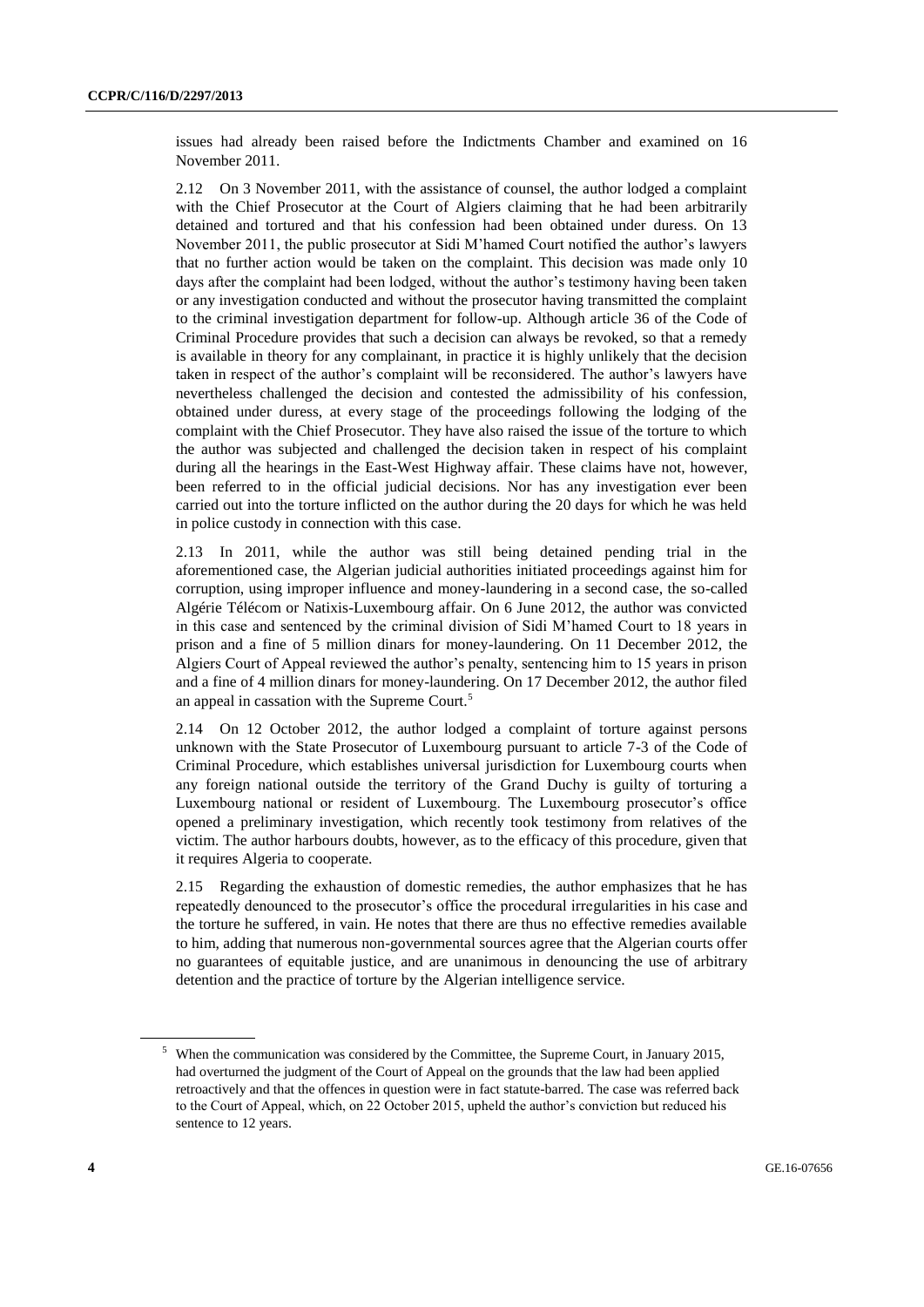#### **The complaint**

3.1 The author alleges violations of articles 7, 9, 10, 12 and 14 of the Covenant.

#### *East-West Highway affair*

3.2 With regard to article 7, the author cites the extraction of his confession under duress and the torture to which he was subjected during his detention in police custody from 17 September to 6 October 2009. The author considers that the treatment he suffered (paras. 2.4-2.7) violated article 7 of the Covenant.

3.3 The author argues that his unlawful detention in itself violated article 9 of the Covenant. He was taken, without explanation, to an unknown location and held incommunicado for 20 days, in breach of his constitutional rights, notably the rights set out in article 48 of the Constitution, since his detention was not subject to judicial review within 48 hours of his arrest and he had no contact with his family. He was never examined by a doctor, contrary to the statements of the investigators, who placed in the case file what the author believes to be a fake medical report. This report appeared miraculously in the file after the author stated, during the hearing before the Indictments Chamber on 29 June 2011, that no medical examination had been conducted at the end of his period in police custody.

3.4 Concerning the handling of the author's detention in police custody, the record of his questioning makes no mention of the duration of the interrogations or the rest breaks between them, nor has the record been signed in the margin to identify the officer conducting the questioning, in violation of article 51 of the Code of Criminal Procedure. In reality, the author was interrogated during uninterrupted periods over days and nights, without a break, rest, sleep, food or water. The author also notes that, while he was held for 20 days, the custody period was not extended after the first 48 hours or subsequently, in violation of article 51 of the Code of Criminal Procedure. When the legal time limit for the initial period of custody expired 48 hours after his arrest, he was not brought before the public prosecutor at Bir Mourad Raïs Court, who was the competent authority at that point and to whom the report on the preliminary investigation was transmitted. Under article 51 of the Code of Criminal Procedure, the extension of the custody period (up to eight days) is permitted only with the written authorization of the prosecutor. In this case, however, no application for an extension was made, or at least no trace of such an application is to be found in the case file. Moreover, the author challenged his continued detention on numerous occasions, before both the investigating judge and the Indictments Chamber of the Court of Algiers, including in a memorandum submitted at the hearing on 29 June 2011, but no action was taken.

3.5 Under Algerian law, the DRS criminal investigation officers should have immediately informed the public prosecutor at the local court of the author's arrest. However, this information was transmitted at the same time as the report on the preliminary investigation, on 6 October 2009. The author's detention in police custody and the preliminary investigation thus took place without any oversight by the prosecutor's office. The author also notes that the officers failed to observe the essential formal requirements in conducting the preliminary investigation and that several stages of the proceedings were disposed of in a single day, on 6 October 2009.

3.6 In addition, the author cites the absence of communication with counsel during his detention in police custody and during the hearing before the investigating judge on 7 October 2009, which is confirmed by the record of the hearing. He was not informed that he had the right to appeal his pretrial detention, contrary to article 123 bis of the Code of Criminal Procedure. It was only because he was able, subsequently, to retain qualified counsel to advise him that he managed to appeal the decision within the legal time limit of three days. There is indeed no mention in the record of the investigating judge's having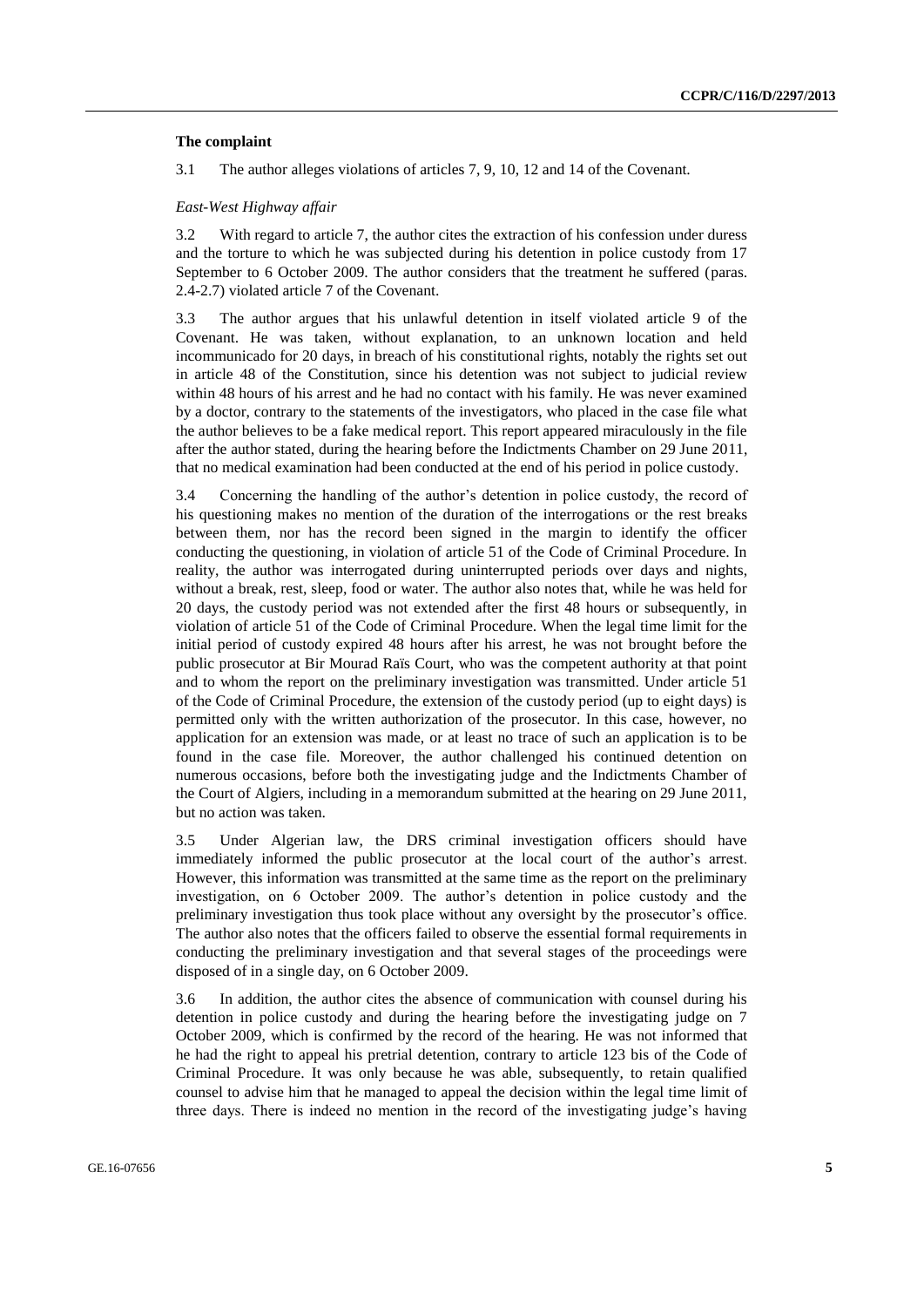conveyed this information. Following the issuance by the investigating judge of the order closing the investigation and sending the file to the Chief Prosecutor's Office for submission to the Indictments Chamber on 6 June 2011, the author, through his lawyers, filed a memorandum with the Indictments Chamber at the hearing on 29 June 2011, in which all of the procedural irregularities, from the time of his arrest until the completion of the criminal investigation 20 months later, were related and duly substantiated. For all of these reasons, the author considers that the State party violated his rights under article 9 of the Covenant.

3.7 The author maintains that the criminal proceedings were fundamentally biased against him. Firstly, in the East-West Highway affair, the constituent elements of the offence of directing a criminal conspiracy, as set out in articles 176 and 177 of the Criminal Code, were not present, and the investigating judge failed to provide any evidence of fraudulent activity by the author, who holds that these breaches run counter to the principle of legality of the punishment and the proceedings.

3.8 The author also claims that his due process rights were violated by the fact that his computer, which was seized at the headquarters of the company he owns in Algeria on 28 September 2009 (see para. 2.7 supra), was not handed over by the criminal investigation officers to the investigating judge until 19 months after the search, that is on 23 May 2011. In violation of the rights of the defence, the investigating judge used data from the computer without informing the author's lawyers, who were only notified thereof on 1 June 2011 during the hearing before that judge. Furthermore, these data were used solely to incriminate the author; the investigating judge did not call the criminal investigation officers to account for the irregularities committed during the search.

3.9 The order by the Indictments Chamber referring the case to the criminal court, which was dated 16 November 2011, was not transmitted to the author's lawyers until 30 January 2012.

3.10 To illustrate the violation of the presumption of innocence in this case, the author cites in particular the investigating judge's transmittal order of 6 June 2011. The order simply reproduced word for word the report on the preliminary investigation, which was, necessarily, unfavourable to the author, without taking into account the arguments presented by the author's lawyers in his favour.

3.11 For all of these reasons, the author considers that he is also the victim of a violation of article 14 of the Covenant.

3.12 Regarding article 12, the author notes that he was deprived of his liberty of movement for 20 days (from 17 September to 6 October 2009) and was unable to contact his relatives.

#### *Algérie Télécom (Natixis-Luxembourg) affair*

3.13 Furthermore, in connection with the related charges of money-laundering brought against the author under article 389 bis of the Criminal Code (in the second case, known as the Algérie Télécom or Natixis-Luxembourg affair), the investigating judge, on 8 February 2010, addressed a request for international judicial assistance to the Luxembourg judicial authorities, seeking information on the author's accounts and the origins of transactions on those accounts. In support of this request, the judge referred to a note transmitted by the Luxembourg Financial Intelligence Unit to the Algerian Financial Intelligence Processing Unit concerning funds transfers that warranted further scrutiny. The author's lawyers were not informed, however, and the request for judicial assistance was not immediately placed in the case file. They were thus unable to challenge these procedural acts, in violation of the rights of the defence, and the author's accounts in Luxembourg were frozen in consequence. In addition, the author considers that the sending of a second request for judicial assistance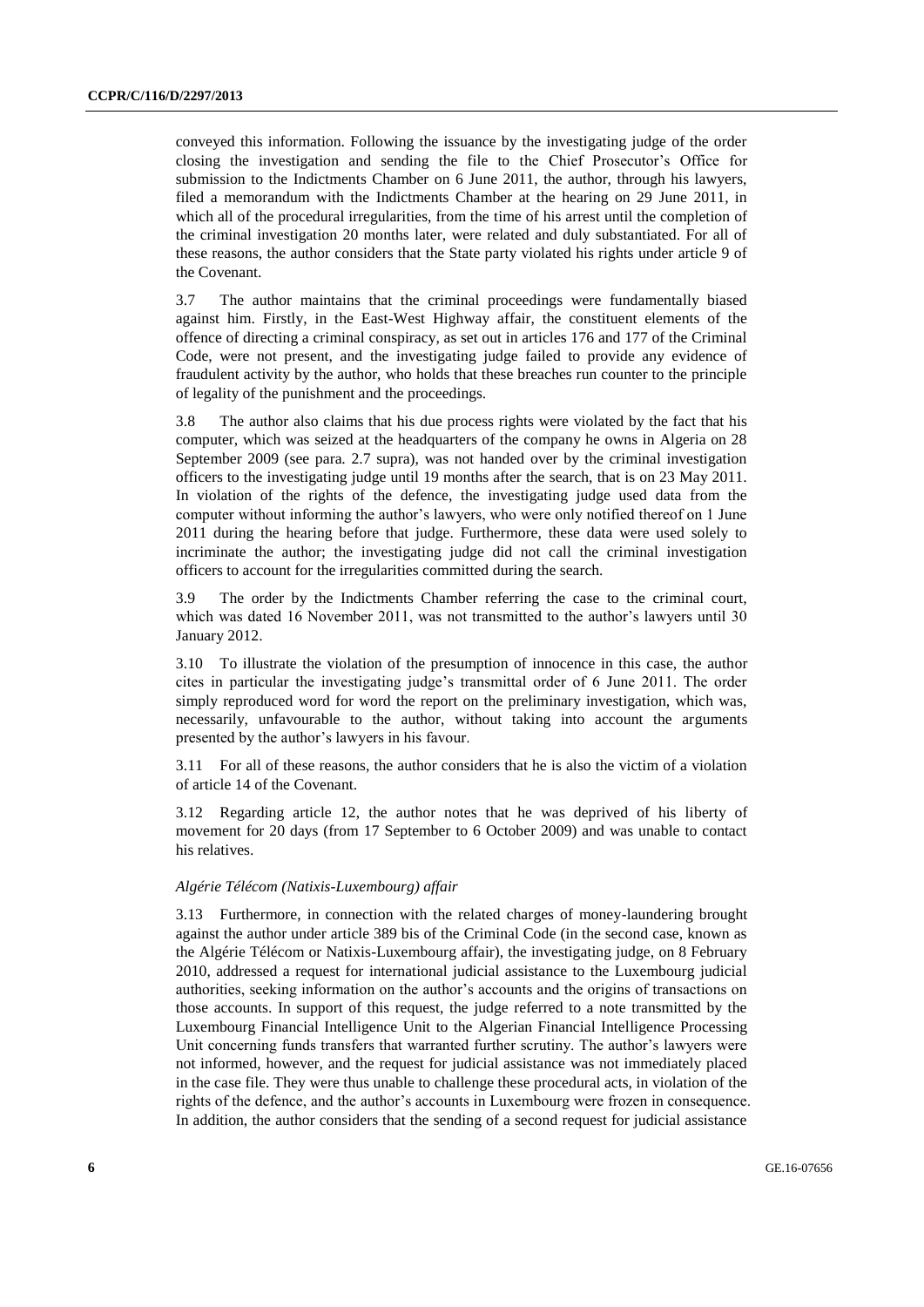in this case breached international law, since an investigating judge may not use the information transmitted in response to one letter of request to bring a further set of charges against an accused, who is thus subjected to double jeopardy (see also para. 5.16 infra).

3.14 By way of remedy, the author requests, inter alia, that the State party be required to conduct a thorough and detailed investigation into his incommunicado detention and the treatment to which he was subjected, to bring criminal proceedings against the persons responsible for those violations, in particular his torture, and to compensate him appropriately for the violations suffered.

#### **State party's observations on admissibility and on the merits**

4.1 On 13 January 2014, the State party submitted its observations on admissibility and on the merits. With regard to admissibility, it considers that the author has not exhausted domestic remedies. Pursuant to article 51 of the Code of Criminal Procedure, every detainee must undergo a medical examination on being admitted to a place of deprivation of liberty to ensure that there are no signs of violence on his or her person. Yet the medical report provided by the author with his submission makes no mention of allegations that he had been a victim of torture or violence. Moreover, the author did not make any allegation of torture at his first hearing before the investigating judge. He bore no sign of violence on his person when he was admitted to the place of detention, and, as stated above, every new admission undergoes a medical examination. Concerning the complaint submitted by the author to the public prosecutor, an investigation was conducted, and it was concluded that the complaint was not valid. The author did not appeal that decision.

4.2 Regarding the merits, the State party notes that the author was arrested on 28 September 2009, not on 17 September 2009 as claimed, and that he was brought before the public prosecutor, along with other suspects, on 6 October 2009. His initial detention lasted eight days, as provided for in article 65 of the Code of Criminal Procedure. The police obtained the authorizations necessary to extend the author's detention on three occasions.

4.3 The State party adds that the author is being prosecuted for corruption and moneylaundering both in Algeria and abroad. The case is still pending before the Algerian judicial authorities, and no other suspect has made any allegation of torture to the State party authorities, although they are facing the same charges. The State party suspects that the author is using the claims of torture before the Human Rights Committee to influence future judicial decisions that could be taken in his regard. The State party thus considers the communication to be without foundation.

#### **Author's comments on admissibility and on the merits**

#### *East-West Highway affair*

5.1 In a submission dated 27 March 2014, the author reiterated his account of the facts, adding that his arrest and incommunicado detention from 17 September to 6 October 2009 constituted an enforced disappearance. He expressed surprise at the State party's observations, the terseness and brevity of which are not commensurate with the gravity of the facts alleged. The State party has relied entirely on procedural documents that were, in all likelihood, drafted by persons suspected of having taken part in the violations complained of, and it has produced no evidence of any investigation having been conducted to shed light on these allegations. The author cites the Committee's jurisprudence, according to which it is implicit in article 4, paragraph 2, of the Optional Protocol that the State party is required to investigate in good faith all claims that it has violated the Covenant. Furthermore, the Committee may consider all the allegations to be well founded in the absence of satisfactory evidence or explanations to the contrary presented by the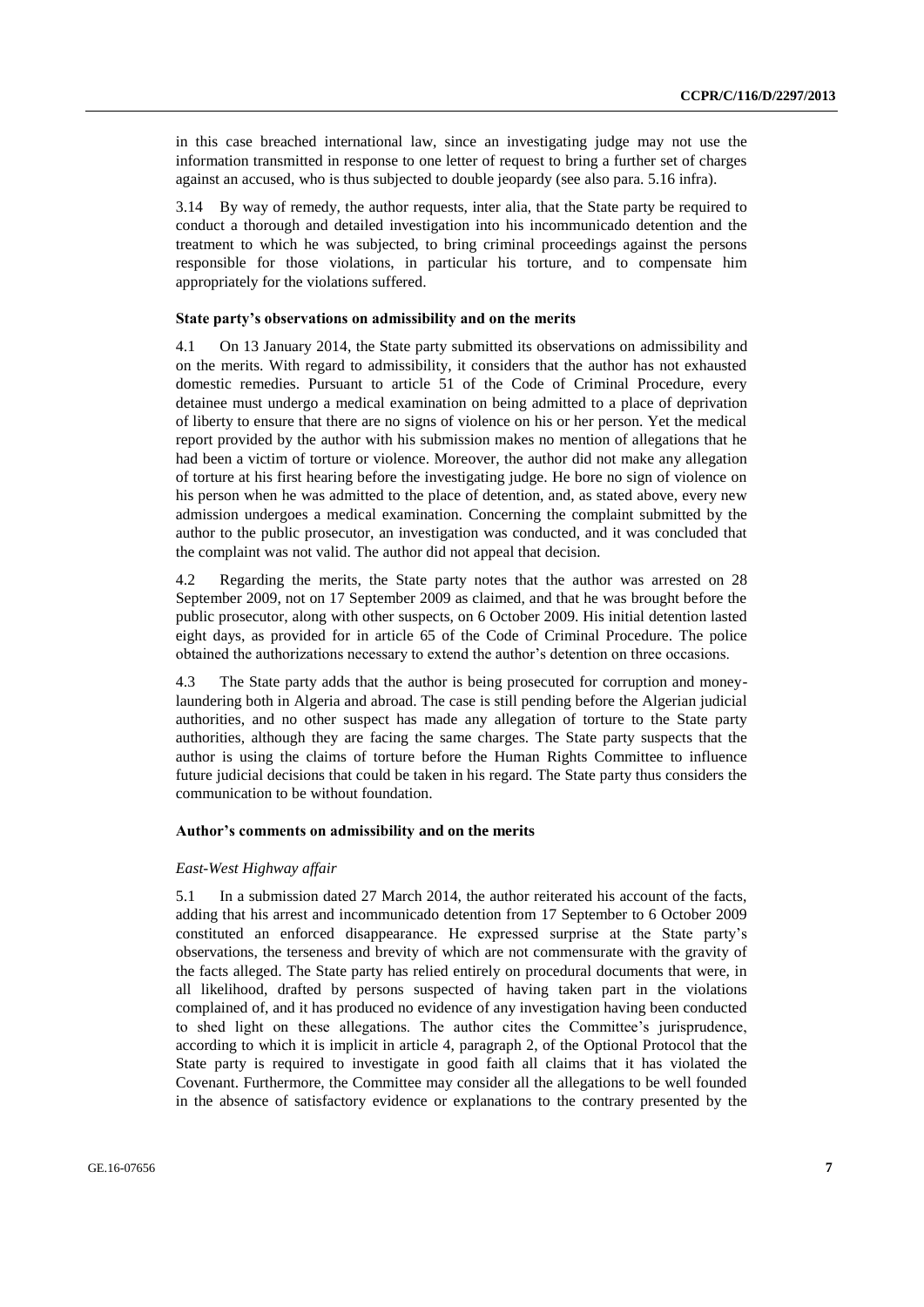State party.<sup>6</sup> In the present case, the State party has not provided any satisfactory evidence or explanations to refute the serious allegations made by the author.

5.2 The State party maintains, with regard to the allegations of torture, that the author has not exhausted domestic remedies, without, however, explaining what remedy was available against the decision by the prosecutor to take no further action on the complaint lodged by the author on 3 November 2011. The author notes that the decision was taken very quickly, within nine days of the complaint's being lodged. In the author's view, quite apart from the fact that this length of time appears totally inadequate to conduct the inquiries necessitated by the acts complained of, the State party has not even attempted to conceal the lack of any actual investigation. No evidence relating to an investigation has been submitted. Moreover, the procedure followed was flawed, since, in accordance with article 207, second paragraph, of the Code of Criminal Procedure, all acts committed by services of the DRS come under the jurisdiction of the Algiers Indictments Chamber, to which cases are referred by the Chief Prosecutor after consultation with the local military prosecutor.

5.3 Regarding the recourse available, articles 576 and 577 of the Code of Criminal Procedure stipulate that it is for the public prosecutor to transmit complaints to the Chief Prosecutor at the Court of Appeal, who then determines whether proceedings are warranted, in which case the President of the Court orders an investigation to be conducted by an investigating judge. Under Algerian law, a decision to take no further action on a complaint is not subject to appeal.

5.4 Only an impartial inquiry into the circumstances, date, time and place of the author's arrest can determine whether his detention in police custody was properly conducted. The author notes that it was not possible for him to challenge his detention before the investigating judge.

5.5 In addition, in breach of article 40 ter of the Code of Criminal Procedure, under which criminal investigation officers are required to inform the public prosecutor immediately of any arrest, the military security officers carrying out the investigation did not notify the prosecutor, either on 28 September 2009, the date of the author's arrest according to the State party, or on 17 September 2009, the actual date of arrest. This is evident from the author's case file.

5.6 When a person is arrested and placed in police custody, the criminal investigation officers concerned must inform the public prosecutor immediately and submit a report setting out the grounds for holding the person (Code of Criminal Procedure, art. 51). The preliminary investigation file contains no document demonstrating that this requirement was respected. When the custody period has to be extended beyond 48 hours, the officers must present the detained individual to the prosecutor, who questions him or her, then decides whether the detention should be extended. Any extension must be authorized in writing by the competent public prosecutor, as stipulated in article 65 of the Code of Criminal Procedure. In the present case, the first procedural document from the public prosecutor is dated 6 October 2009. Under the Code, however, all written proceedings must be included in the preliminary investigation file.

5.7 In violation of articles 52 and 53 of the Code of Criminal Procedure, the author was not informed of his right to contact his family and was not examined by a doctor at the end of his period in police custody. Furthermore, as stated in the complaint, the record of the hearing before the investigating judge does not mention the duration of the interrogations by the investigators or of the rest breaks between them.

<sup>6</sup> See, for example, communication No. 1297/2004, *Medjnoune v. Algeria*, Views adopted on 14 July 2006, para. 8.3.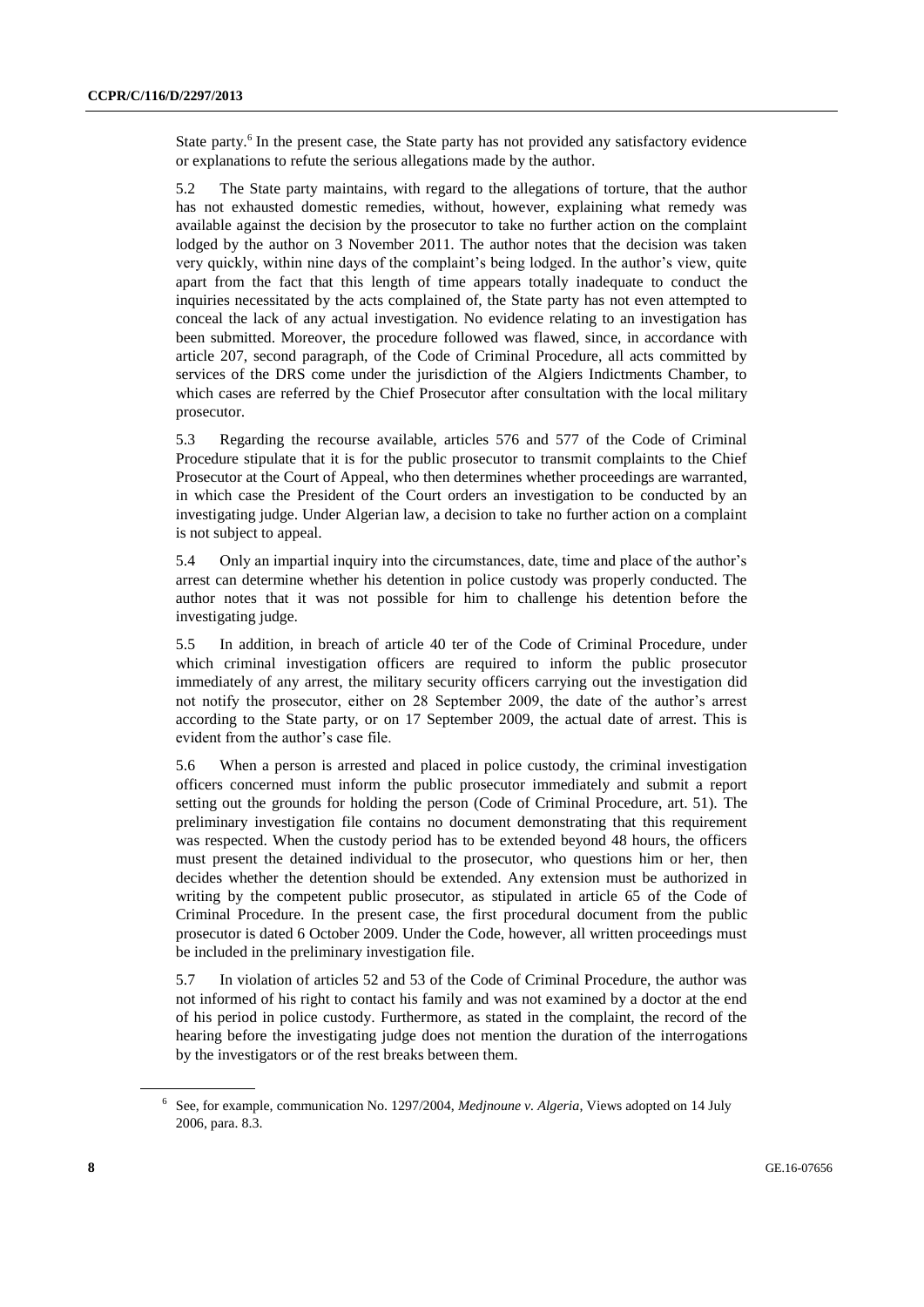5.8 The author was interviewed for the first time by the investigating judge between midnight and 4 a.m., after 20 days of interrogation. In a state of extreme fatigue and fearing reprisals, he did not dare raise his allegations of torture on that occasion.

5.9 The author considers that he is the victim of an enforced disappearance,<sup>7</sup> as defined in the Declaration on the Protection of All Persons from Enforced Disappearance. The author was arrested on 17 September 2009, yet the State party has provided no explanations in regard to events on that date. There is no indication in the case file of the time and date of the arrest or the authorities that carried it out, and the public prosecutor, who must in any case have known of the author's disappearance through the Algerian Consulate in Brussels (which represents the interests of Algeria in Luxembourg), which had itself been alerted by the author's family, failed to apply to the Indictments Chamber of the Algiers Court of Appeal for information about the author's fate. The family tried numerous times to contact the author on his mobile telephone, but without success.

5.10 With regard to the alleged violation of article 9, the author notes that, according to the State party, the Chief Prosecutor received directly from the criminal investigation officers a report stating that his arrest had taken place on 28 September, not on 17 September 2009 as the author attests; that his detention in police custody had thus lasted eight days; and that the detention had been authorized by the Bir Mourad Raïs prosecutor, as required under article 65 of the Code of Criminal Procedure. However, the case file contains no such report or any evidence that these steps were taken, in breach of articles 68 and 68 bis of the Code of Criminal Procedure. Nor does the file contain, as the author notes, the report setting out the grounds for his detention in police custody or any document from the public prosecutor authorizing the detention or its extension, which renders the author's detention arbitrary, in violation of article 9 of the Covenant.

5.11 Concerning article 7, in addition to submitting a complaint to the Chief Prosecutor on 3 November 2011, the author had already spoken, at his hearing before the investigating judge on 17 November 2009, of the humiliation he had experienced during his period in police custody, "humiliation so extreme that he no longer felt human". He also referred to having been deprived of sleep, denied access to hygiene facilities and refused any contact with the outside world. The author recalls the Committee's jurisprudence, according to which incommunicado detention, without contact with the outside world, constitutes of itself a violation of article 7 of the Covenant.<sup>8</sup> Contrary to the State party's assertions, other persons accused in the East-West Highway affair have claimed to have been victims of torture, including one co-accused in the record of a hearing held on 18 November 2009.<sup>9</sup> This erroneous claim by the State party forms part of a pattern of procedural harassment of the author, which he believes relates directly to the complaint of torture he lodged in 2011.

5.12 Furthermore, to clear itself of the allegations of torture, the State party relies on a medical report drawn up during the author's detention in police custody.<sup>10</sup> However, this document is anonymous and appears to have been drafted by the criminal investigation officers themselves. The author maintains that he was not examined by a doctor, either during his period in police custody or afterwards. In addition, while the medical report bears the DRS letterhead, there is no official seal, and it is thus impossible to know which authority or doctor produced it. The medical examination should have been entrusted to an independent doctor, who could have verified the circumstances of the author's detention.

The author does not refer to a specific article of the Covenant.

<sup>8</sup> See *Medjnoune v. Algeria*, para. 8.4.

<sup>9</sup> In the record of the hearing of one co-accused, dated 18 November 2009, reference is made to illtreatment that that individual allegedly suffered while in detention (annex 12 of the initial communication).

Annex 14 of the initial communication.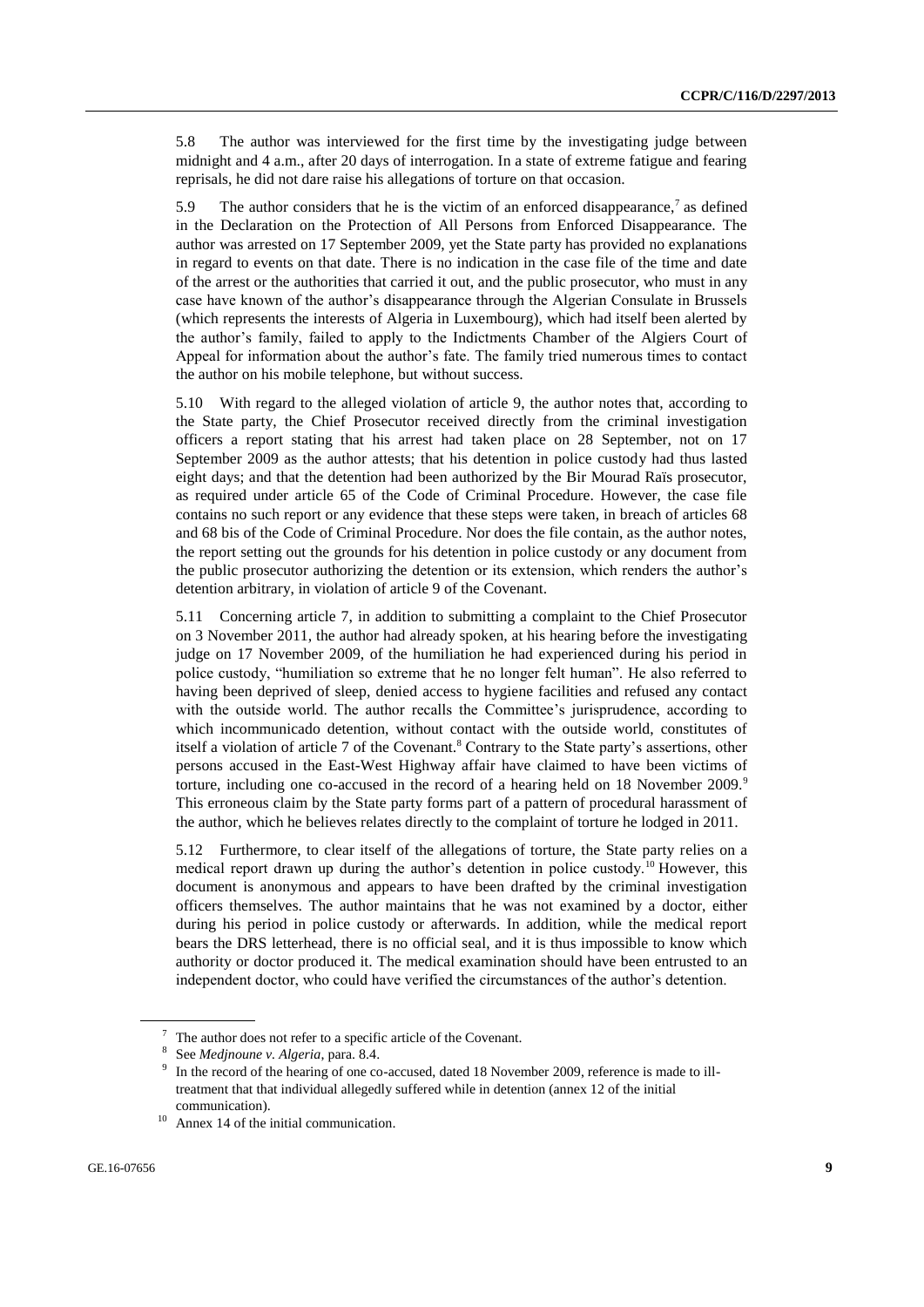5.13 The author notes that his situation is not an isolated case and that the State party has been found many times to have violated the Covenant in similar cases. He refers to a number of reports of international non-governmental organizations denouncing cases of enforced disappearance, arbitrary detention or torture.

5.14 The author considers that the failure to respect the rules of judicial procedure since his arrest constitutes a violation not only of article 9 but also of article 14 of the Covenant. The conduct of multiple criminal proceedings against him (three in total) demonstrates that he is being hounded.

5.15 In a submission dated 6 January 2016, the author's counsel added that the trial in the first case, the so-called East-West Highway affair, began on 19 April 2015 and that, on 7 May 2015, the criminal court sitting at the Court of Algiers convicted the author of using improper influence, corruption and money-laundering and sentenced him to 10 years in prison and a fine of 3 million dinars at the end of a trial that the author described as farcical. One of his lawyers asked the court to examine the DRS officers who co-signed the record of the author's confession, as well as the prosecutor and the investigating judge who interviewed the victim after 20 days of arbitrary detention and the doctor who was supposed to have examined him at the end of his period in police custody. The judges refused to hear these witnesses. The author and two of his co-accused did, however, denounce before the court the torture they had suffered at the hands of the DRS, but the judges refused to take account of these allegations. The author's appeal in cassation, filed on 12 May 2015, is pending.<sup>11</sup> In the meantime, the author has staged multiple hunger strikes to protest his arbitrary detention.

#### *Algérie Télécom (Natixis-Luxembourg) affair*

5.16 This case is characterized by numerous violations of international law, including the speciality rule, the presumption of innocence, the rule of double jeopardy, the principle of the non-retroactivity of more severe criminal law, and the rights of the defence in general (see para. 3.13 supra).

5.17 Furthermore, the so-called Algérie Télécom trial, which resulted in the author's first conviction and his sentencing to 18 years in prison (reduced on appeal to 15 years, then 12), was conducted in record time for a case ending with such a harsh sentence. According to the author's family, his lawyer spoke for just 10 minutes. The prosecutor's summing up lasted for 1 minute and consisted only of a demand for the maximum sentence of 20 years' imprisonment to be imposed. As for the examination of the defence witnesses at the appeal trial, judgment in which was handed down on 11 December 2012, the refusal to hear one key witness offers a further demonstration of the violation of the author's rights under article 14 of the Covenant, the judge having stated that "even if this Fermine<sup>12</sup> is in court, I will not hear his testimony". The author was thus unable to have his witnesses examined.

5.18 In the case known as the Algérie Télécom or Natixis-Luxembourg affair, the Supreme Court, on 19 January 2015, overturned the appeal judgment of 11 December 2012 on the grounds that the law on money-laundering (an offence that did not exist at the time of the facts alleged, in 2003) had been applied retroactively and that the offences in question were in fact statute-barred. The Supreme Court then referred the case back to the Court of Appeal, which, in the summer of 2015 after several postponements, finally convicted the author and sentenced him to 12 years' imprisonment in its judgment of 22 October 2015. The author has filed an appeal in cassation against this judgment.

<sup>11</sup> As it is a criminal case, the author has no right of appeal; he can only file an appeal in cassation, that is an appeal on points of law, not on points of fact.

<sup>&</sup>lt;sup>12</sup> Name of a witness representing the Natixis bank.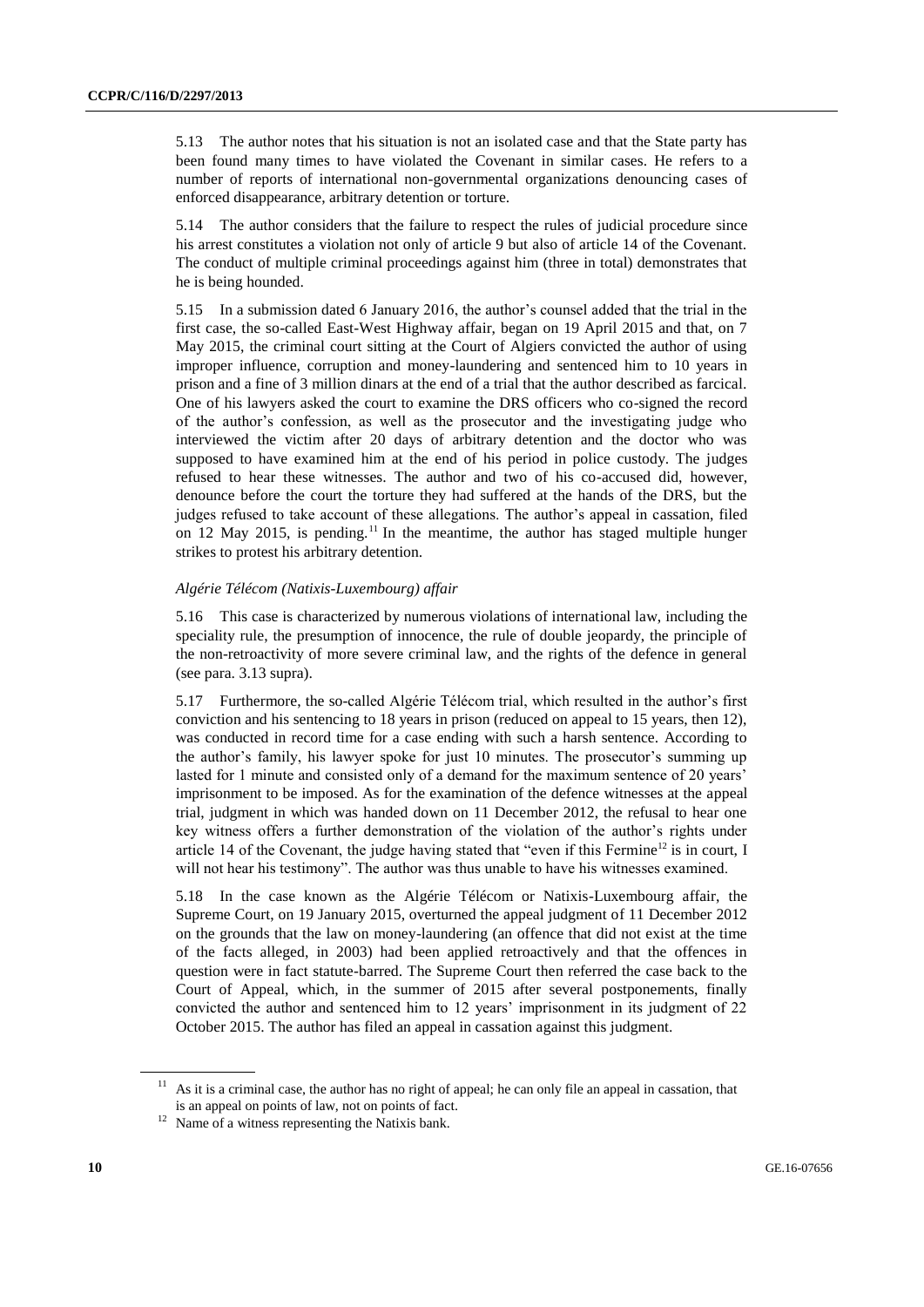#### **Issues and proceedings before the Committee**

#### *Consideration of admissibility*

6.1 Before considering any claim contained in a communication, the Committee must decide, in accordance with rule 93 of its rules of procedure, whether the communication is admissible under the Optional Protocol to the Covenant.

6.2 As required under article 5, paragraph 2 (a), of the Optional Protocol, the Committee has ascertained that the same matter is not being examined under another procedure of international investigation or settlement.

6.3 With regard to the requirement to exhaust domestic remedies, the Committee notes that the State party has challenged the admissibility of the communication on the grounds that the author did not raise his claims of torture during his first hearing before the investigating judge on 7 October 2009 and that he did not appeal the decision by the prosecutor to take no further action on his complaint of 3 November 2011. It further notes that, according to the State party, the author is using the individual communication procedure before the Committee to influence the domestic judicial proceedings against him, which are still pending.

6.4 The Committee notes the author's argument that, on account of the state in which he found himself, he was not able to complain of the torture he had suffered or of the conditions in which the first hearing had taken place during the night of 6 to 7 October 2009. The Committee notes that the author did refer to such treatment during the 17 November 2009 hearing before the investigating judge.

6.5 The Committee notes that the author complained of the treatment he had endured not only to the investigating judge on 17 November 2009 but also in a formal written complaint to the Chief Prosecutor, dated 3 November 2011. The Committee notes that the State party indicates only that the public prosecutor's decision to discontinue the proceedings in respect of the complaint 10 days after it had been lodged could have been appealed, without, however, demonstrating how such an appeal could have been submitted under Algerian law. In the absence of additional information from the State party and taking into account the numerous opportunities the State party authorities had to conduct a prompt and impartial investigation into the author's allegations, the Committee considers that it is not precluded, under article 5, paragraph 2 (b), of the Optional Protocol, from considering the author's claims under article 7 of the Covenant, read alone and in conjunction with article 2, paragraph 3.

6.6 The Committee notes the author's allegations under article 9 of the Covenant that his arrest and holding, first in incommunicado detention and then in pretrial detention, were arbitrary. The Committee notes that these allegations were raised with the authorities, first with the investigating judge and then the public prosecutor, but also with the Indictments Chamber and finally the courts, apparently without any investigation having been conducted to this day. The Committee further notes that the arrest took place in connection with the East-West Highway case, judgment in which was handed down on 7 May 2015, a judgment that can be appealed only on points of law and that was reached without a prompt and impartial investigation having been carried out into the allegations of arbitrary arrest. The Committee observes that the State party has not refuted these allegations or offered any explanation for the lack of an investigation. The Committee considers that there has been an unreasonable delay, since, seven years after the facts alleged, no investigation has been conducted into the author's alleged arbitrary arrest and incommunicado detention. The Committee considers that it is not precluded, under article 5, paragraph 2 (b), of the Optional Protocol, from considering the author's claims under article 9 of the Covenant, read alone and in conjunction with article 2, paragraph 3.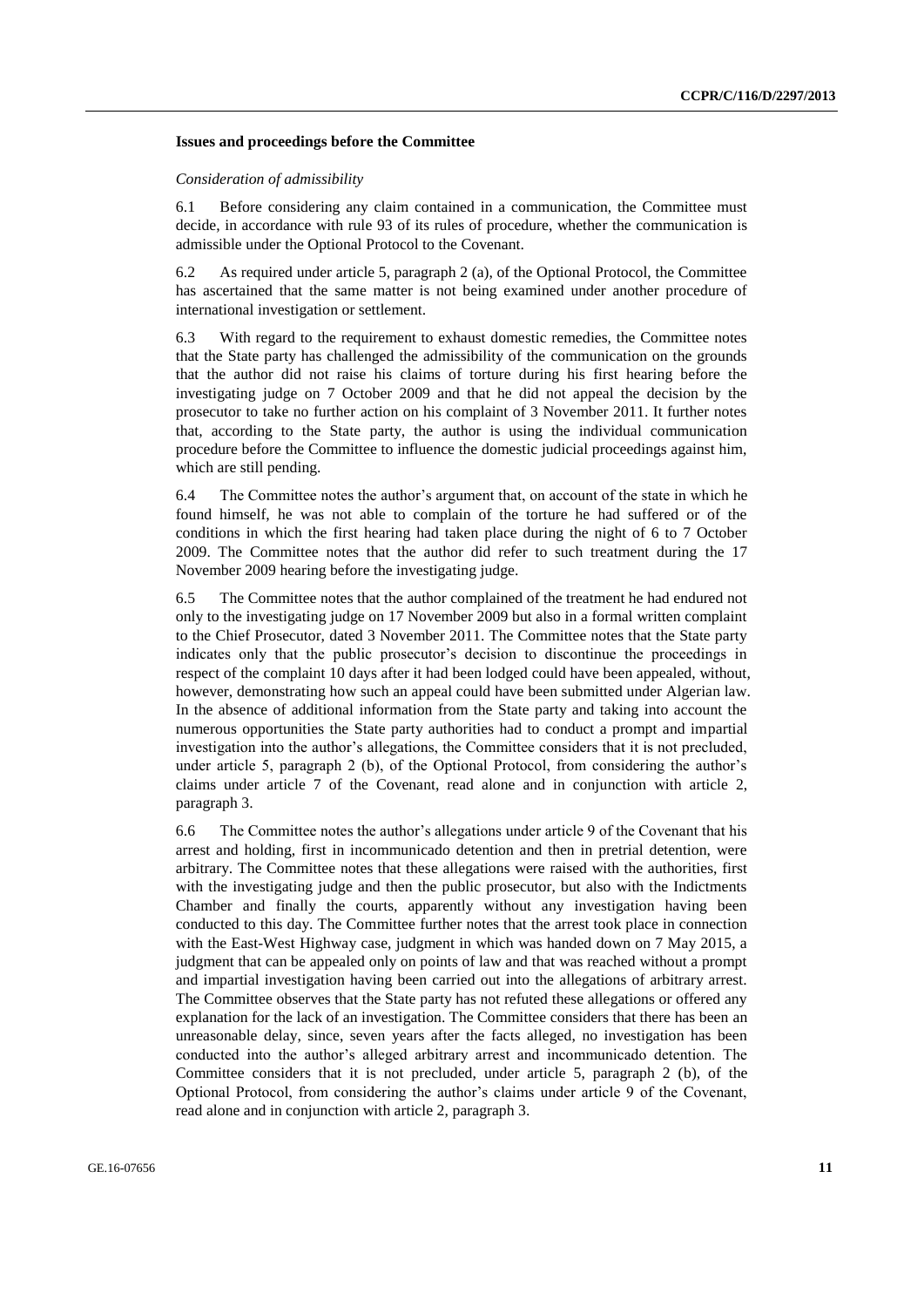6.7 Concerning the author's claims under article 14 of the Covenant, the Committee notes the State party's argument that, since judicial proceedings remain pending, domestic remedies have not been exhausted. The first case, the so-called East-West Highway affair, was adjudicated on the facts by the criminal court on 7 May 2015, but an appeal in cassation is pending. The Committee therefore finds that it is precluded at this stage from considering the claims submitted by the author under article 14 in relation to the East-West Highway affair.

6.8 With regard to the claims made under article 14 in relation to the Algérie Télécom affair, the Committee notes that the author was eventually sentenced by the Court of Appeal to 12 years in prison on 22 October 2015, and that an appeal in cassation has been filed. The Committee therefore finds that it is likewise precluded from considering the claims submitted by the author under article 14 in relation to that case, as required under article 5, paragraph 2 (b), of the Optional Protocol.

6.9 The Committee notes that the allegations made by the author under article 12 of the Covenant have not been sufficiently substantiated. The Committee declares this part of the communication inadmissible under article 2 of the Optional Protocol.

6.10 The Committee declares that the communication is admissible insofar as it raises issues under articles 7 and 9 of the Covenant, read alone and in conjunction with article 2, paragraph 3, as well as under article 10, and proceeds to consider the communication on its merits.

#### *Consideration of the merits*

7.1 The Committee has considered the present communication in the light of all the information made available to it, as required under article 5, paragraph 1, of the Optional Protocol.

7.2 With regard to the merits of the allegations made by the author, the Committee recalls<sup>13</sup> that the burden of proof cannot rest solely on the author of the communication, especially considering that the author and the State party do not always have equal access to the evidence and that frequently the State party alone has access to relevant information. It is implicit in article 4, paragraph 2, of the Optional Protocol that the State party has the duty to investigate in good faith all allegations of violations of the Covenant made against it and its representatives and to transmit to the Committee the information in its possession. In cases where the author has communicated to the State party allegations that are supported by credible testimony and where further clarification depends entirely on information the State party alone possesses, the Committee may consider the allegations substantiated if the State party fails to refute them by providing evidence and satisfactory explanations.

7.3 The Committee has taken note of the author's allegations under article 7 of the Covenant and recognizes the degree of suffering involved in being held indefinitely without contact with the outside world. It recalls its general comment No. 20 (1992) on the prohibition of torture or other cruel, inhuman or degrading treatment or punishment, in which it recommends that States parties should make provision to ban incommunicado detention. It notes that the author was held incommunicado for 20 days, during which time he was kept in isolation and deprived of all contact with his family, a doctor or counsel. The

<sup>&</sup>lt;sup>13</sup> Communications Nos. 146/1983, *Baboeram-Adhin et al. v. Suriname*, Views adopted on 4 April 1985, para. 14.2; 139/1983, *Conteris v. Uruguay*, Views adopted on 17 July 1985, para. 7.2; 202/1986, *Graciela Ato del Avellanal v. Peru*, Views adopted on 28 October 1988, para. 9.2; 30/1978, *Bleier v. Uruguay*, Views adopted on 29 March 1982, para. 13.3; 107/1981, *Maria del Carmen Almeida de Quinteros v. Uruguay*, Views adopted on 21 July 1983, para. 11; and 992/2001, *Bousroual v. Algeria*, Views adopted on 30 March 2006, para. 9.4.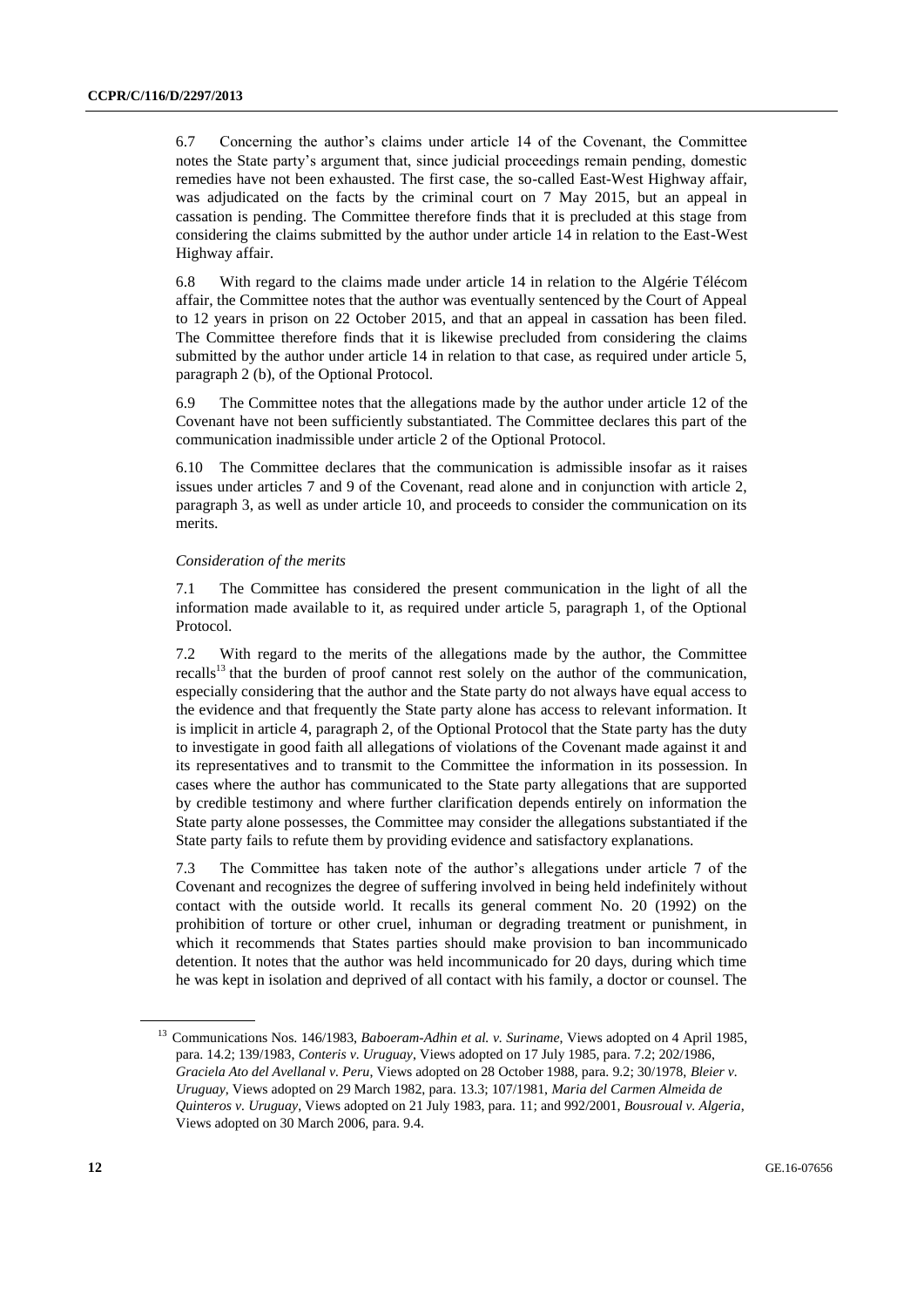Committee further notes the author's claim that he suffered torture during his incommunicado detention from 17 September to 6 October 2009. It notes the allegations that DRS officers subjected the author to five or six interrogations per day, during which he was systematically slapped, kicked, punched, choked and spat at; and that, on several occasions, he was forced to strip by DRS officers, who urinated on him when he asked to take a shower. The Committee notes that the State party has confined itself to denying these allegations on the pretext that only the author made such claims, when in fact the record of the hearing before the investigating judge of one of his co-accused, on 18 November 2009, contains similar allegations. The Committee further notes that, during the proceedings, the author repeatedly denounced the torture to which he had been subjected. Given the failure to investigate these allegations and the absence of any conclusive evidence, other than a medical report that is not sufficient to establish whether the author underwent a thorough medical examination at the end of his period in police custody, and whose probative value has been called into question by the author, the Committee finds that the State party violated article 7 of the Covenant, read alone and in conjunction with article 2, paragraph 3.

7.4 In the light of the above finding of a violation of article 7, the Committee has decided not to consider separately the claims made under article 10 of the Covenant.

7.5 Regarding article 9, the Committee takes note of the author's allegations that he was arrested on 17 September 2009 and held incommunicado, without contact with the outside world, including counsel or his family, and that his detention in an unknown location was not subject to the oversight of the prosecutor's office, a fact attested to by the lack of any procedural document from the public prosecutor prior to 6 October 2009, the date on which the author's period in police custody ended. The Committee notes that, according to the author, the case file contains neither the grounds for his detention in police custody, nor the authorizations from the public prosecutor for the detention and its extension, which demonstrates that the author's arrest and detention were arbitrary. The Committee also notes the State party's failure to investigate the author's alleged arbitrary arrest and incommunicado detention, despite the complaints he lodged. As the State party has not provided any explanation for the absence in the case file of information on the exact date of the author's arrest, the grounds for the arrest and the legality of his detention, and in the absence of any investigation into the allegations, the Committee finds that the State party violated article 9 of the Covenant, read alone and in conjunction with article 2, paragraph 3.

8. The Committee, acting under article 5, paragraph 4, of the Optional Protocol, is of the view that the facts before it disclose a violation of articles 7 and 9 of the Covenant, read alone and in conjunction with article 2, paragraph 3.

9. In accordance with article 2, paragraph 3 (a), of the Covenant, the State party is under an obligation to provide the author with an effective remedy. This requires it to make full reparation to individuals whose Covenant rights have been violated. In the present case, the State party is obliged, inter alia, to conduct an effective and complete investigation of the facts, to prosecute and punish the perpetrators, and to provide appropriate measures of satisfaction. The State party is also obliged to take steps to prevent similar violations in future.

10. Bearing in mind that, by becoming a party to the Optional Protocol, the State party has recognized the competence of the Committee to determine whether there has been a violation of the Covenant or not and that, pursuant to article 2 of the Covenant, the State party has undertaken to ensure to all individuals within its territory or subject to its jurisdiction the rights recognized in the Covenant and to provide an effective and enforceable remedy when it has been determined that a violation has occurred, the Committee wishes to receive from the State party, within 180 days, information about the measures taken to give effect to the present Views. In addition, the State party is invited to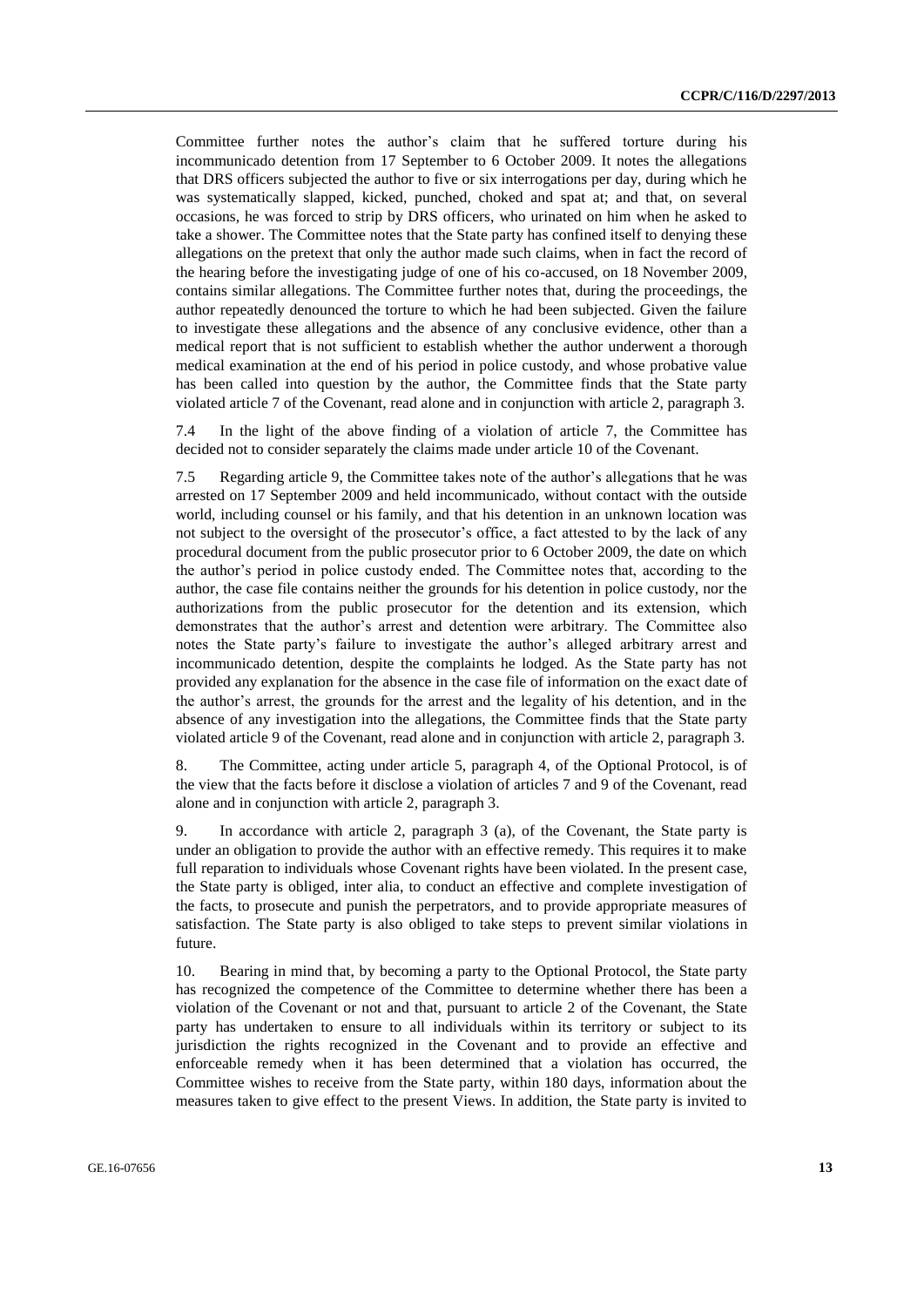make public the Committee's Views and to have them translated into the official language of the State party and widely disseminated.